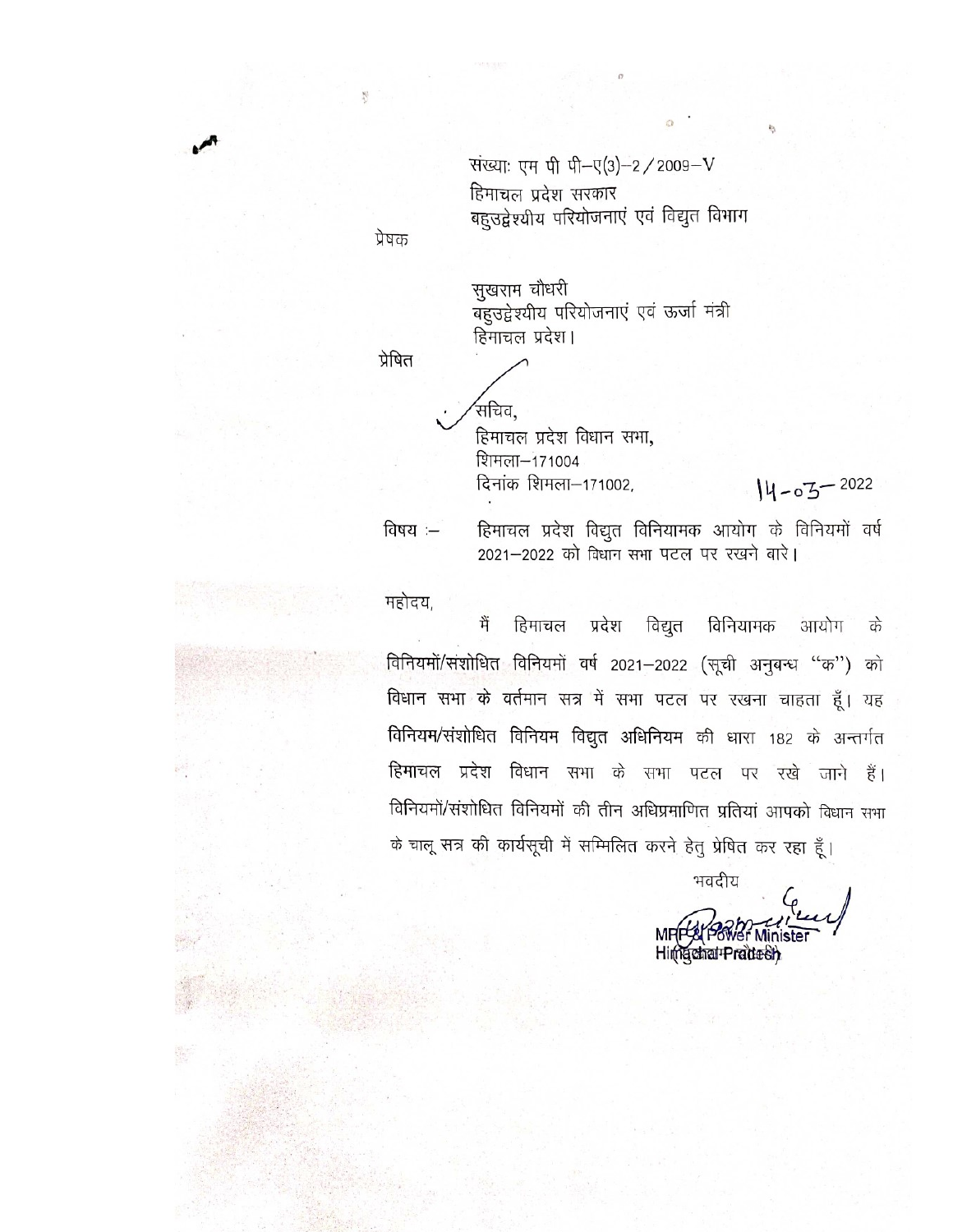| Sr.<br>No. | Regulation 2021-2022                                                                                                        | Date and number<br>of notification                   | Date of<br><b>Publication and</b><br>Page No. in<br>Rajpatra | Page No. |
|------------|-----------------------------------------------------------------------------------------------------------------------------|------------------------------------------------------|--------------------------------------------------------------|----------|
| 5.         | Pradesh Electricity No. HPERC-H(1)-<br>Himachal<br>Regulatory<br>Commission<br>Reconstitutes Grid Code Review<br>Committee. | 10/Vol-1/2020-<br>754<br>30 <sup>th</sup> June, 2021 | 01th July, 2021<br>(Page 1239)                               | $1 - 2$  |

## List of Regulations, Amendments and other notification issued from March 2021 up to February 2022 for laying before the State Legislature.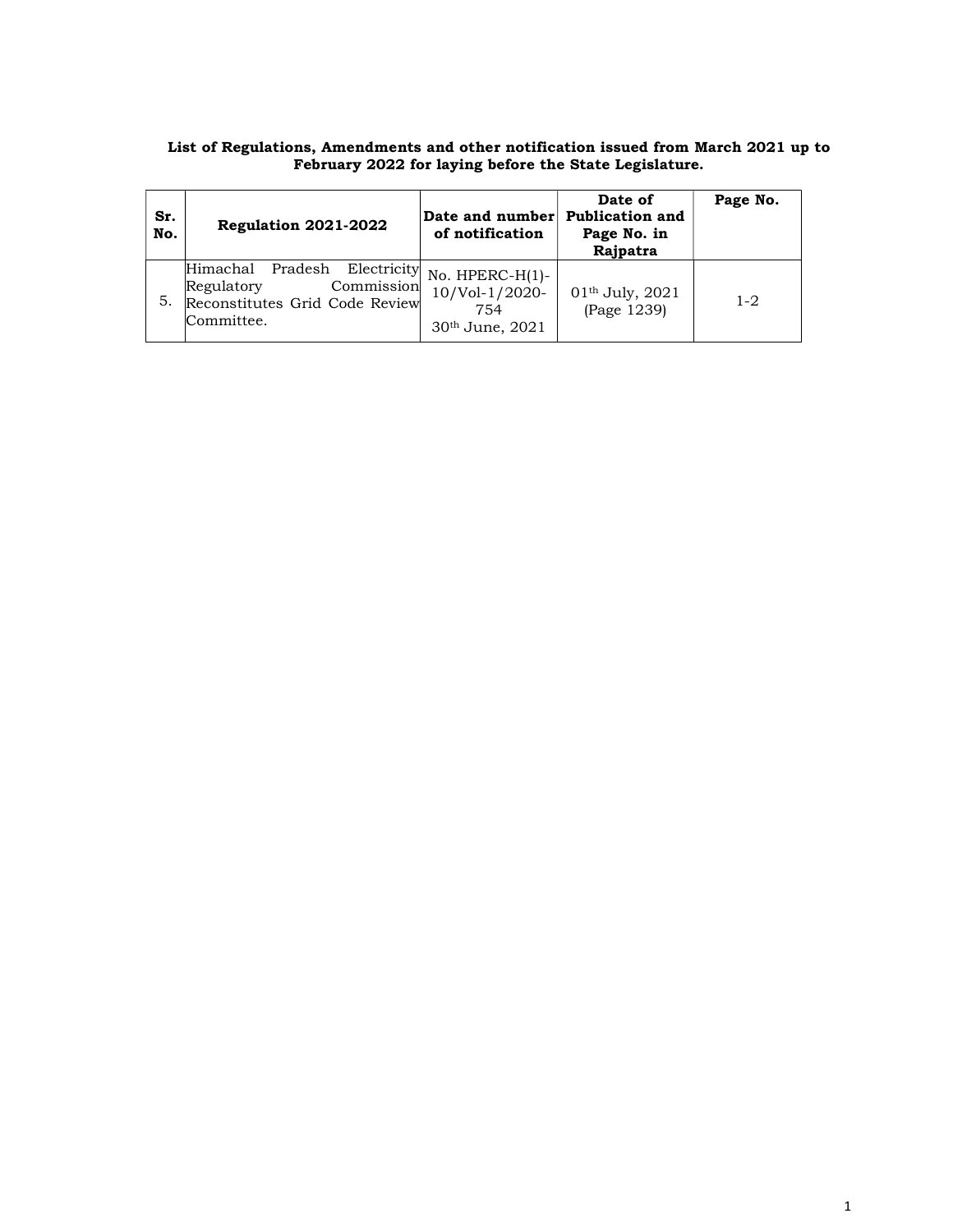

## राजपत्र, हिमाचल प्रदेश हिमाचल प्रदेश राज्य शासन द्वारा प्रकाशित

राजपत्र, हिमाचल प्रदेश, 01 जुलाई, 2021 / 10 आषाढ़, 1943

HIMACHAL PRADESH ELECTRICITY REGULATORY COMMISSION, SHIMLA Vidyut Aayog Bhawan, Block No. 37, SDA Complex, Kasumpti-171009

## **NOTIFICATION**

## Dated the  $30<sup>th</sup>$  June, 2021

HPERC-H(1)-10/Vol-1/2020-754. In partial modification of Notification No. HPERC-H(1)-10/2014-2600-2604 dated  $16<sup>th</sup>$  January, 2018 and in exercise of the powers conferred under sub-para 7.1.2 of para 7.1 of Himachal Pradesh Electricity Grid Code, 2008, the Himachal Pradesh Electricity Regulatory Commission hereby reconstitutes the Grid Code Review Committee comprising of the following:

| Sr. | <b>Designation</b>                | Department/Agency                 | Capacity |
|-----|-----------------------------------|-----------------------------------|----------|
| No. |                                   |                                   |          |
| 1)  | Director (Projects)               | <b>STU (HPPTCL)</b>               | Chairman |
| 2)  | General Manager (Projects)        | <b>STU (HPPTCL)</b>               | Member   |
| 3)  | Chief Engineer (System Operation) | Distribution Licensee<br>(HPSEBL) | Member   |